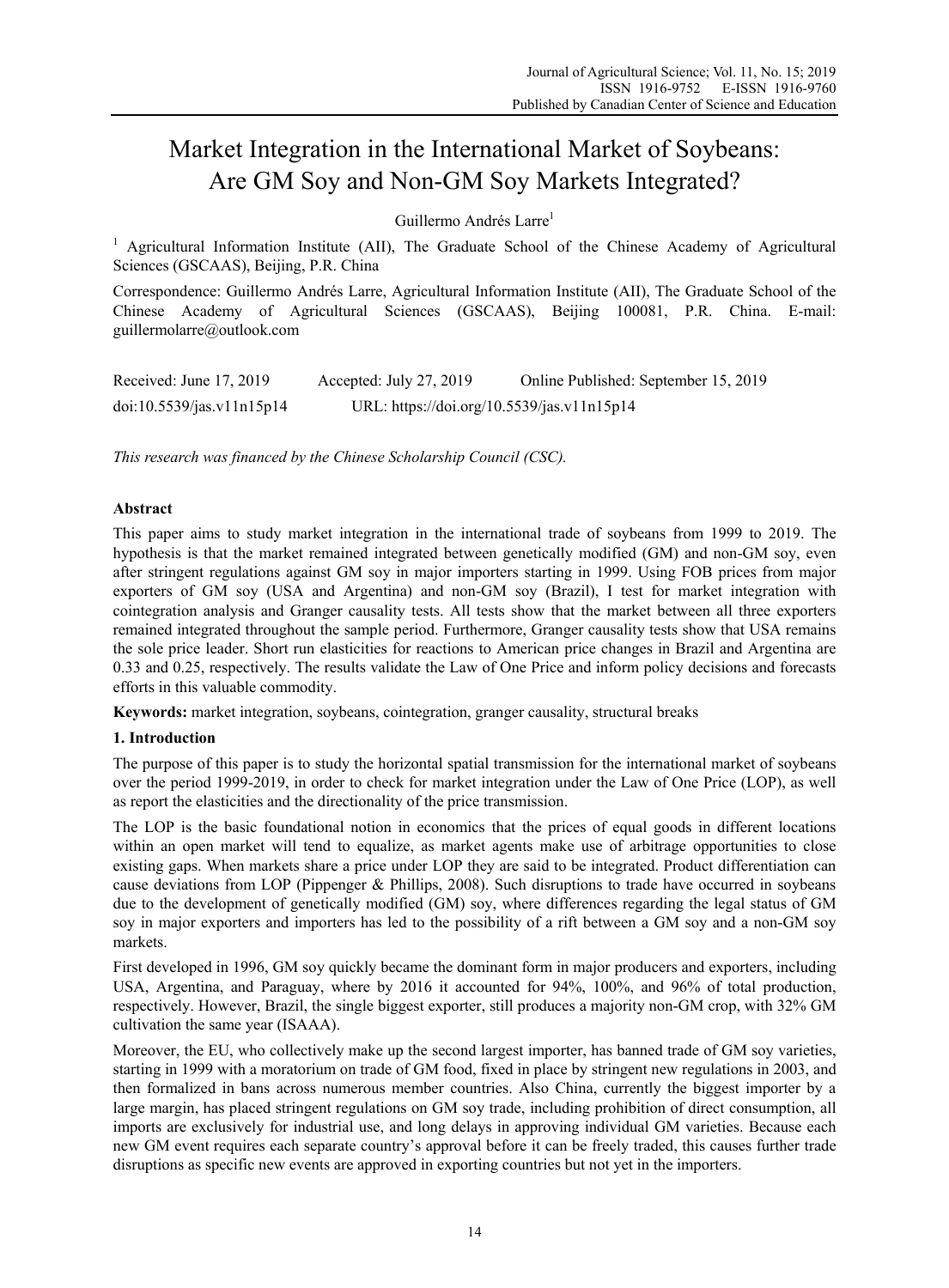By testing for market integration between major exporters Brazil, USA, and Argentina, who altogether account for nearly 90% total world supply, price transmission between GM and non-GM soy prices can be tested, i.e. market integration between GM and non-GM soy.

Market integration under LOP assumptions will be checked for through cointegration analysis. Then, if spatial transmission is found, the dynamics of price leadership will be studied through Granger causality. This provides further proof of market integration (Ravallion, 1986). The hypothesis is that the international market for soybeans is highly integrated even through the period of highest volatility and the growing trend in GM bans. In addition, I expect USA to appear as price leader, given the traditional role of that the prices in the Chicago Board of Trade (CBOT) have played as reference prices for the market. However, I also expect the possibility that Brazil might have assumed price leadership as well, given their growing importance in the market, surpassing USA as main exporter in 2012. This study was done using STATA 15.

The chosen period involves a time of significant price volatility, as American FOB prices went from a minimum of 152 USD near the start of the period in October 2001, to experience several dramatic peaks starting in 2007 with a maximum of 628 USD in August, 2012, and finish at the range of low 300s USD by the end of the period. This volatility and shifts in trend and levels might surface in the form of a structural break in the time series analysis.

The results aim to validate the LOP, and do so in the context of an exported commodity, a market heavily distorted by trade regulation, and over a period of wide price fluctuation. Furthermore, given the relevance of this commodity for the world economy, I hope to provide useful information on the dynamics of price transmission for agricultural commodities, that might assist forecast efforts and policy design.

# **2. Literature Review**

The transmission of international commodity prices has traditionally been studied under the theoretical framework of the LOP, which states that markets that trade tend to show equal prices for equal products, within a certain rate measured by the efficiency of the transmission (for a full review, see Fackler & Goodwin, 2001). It was originally tested for with lineal correlations, however, when innovations related to cointegration analysis came about, the LOP came under intense criticism because many studies found no supporting evidence for it. Ardeni (1989) found that under cointegration the LOP did not stand empirical tests, as permanent deviations to it were apparent and widespread. Later studies have salvaged the LOP by introducing conditions that need to be checked for, in order to ensure methodological robustness. Pippenger and Phillips (2008) identify such conditions, one of them being using identical products, which has been broken in the international soybeans market by the advent of GM soy.

For price transmission, there is a large literature focused on horizontal spatial transmission, mostly in areas such as international financial markets and commodity trade, in agriculture and energy. A key concept in horizontal spatial transmission is that of market integration. Markets are said to be integrated when co-movements of prices are observed in them, that is, price information is transmitted between them. Since the influential work of Ardeni (1989), the academic literature has taken to the presence of cointegration as sufficient proof that market integration exists (Listorti & Esposti, 2012). This is because a stable (nonstationary) long-run relationship is both a requisite for the validity of LOP as well as the presence of cointegration (Ardeni, 1989). Ravallion (1986) and Garbade and Silver (1978) have provided alternative methods for establishing market integration, based on Granger causality and weak exogeneity tests.

# *2.1 Studies on Soybeans International Market Integration*

Uri, Chomo, Hoskin, and Hyberg (1993) tested for market integration in soybeans, soy meal, and soy oil international markets, using Granger causality. They test the prices of American, Brazilian, and EU products pairwise, and establish market integration in all cases. However, it should be noted this study was done before the development of GM soy and its possible effects on market integration.

For price transmission, Machado and Margarido (2001) study the Argentinian, American and Brazilian FOB prices as well as Rotterdam (EU) CIF price series using ARIMA deseasoning and Granger Causality on a vector autoregression (VAR) on log-levels, and find that both Brazilian and Argentinian prices are Granger-caused by European CIF prices, whereas American prices are not related to any of the other series. In a similar later study (Machado & Margarido, 2004) they find evidence for transmission from USA to Argentina and Brazil, albeit weaker than the responses to EU prices. It is worth noting that these studies were done before the EU banned the trade on GM soybeans and before the dramatic rise of Chinese imports, so the EU was back then still the most important destination for Argentinian and Brazilian soybeans. In addition, these studies were conducted before it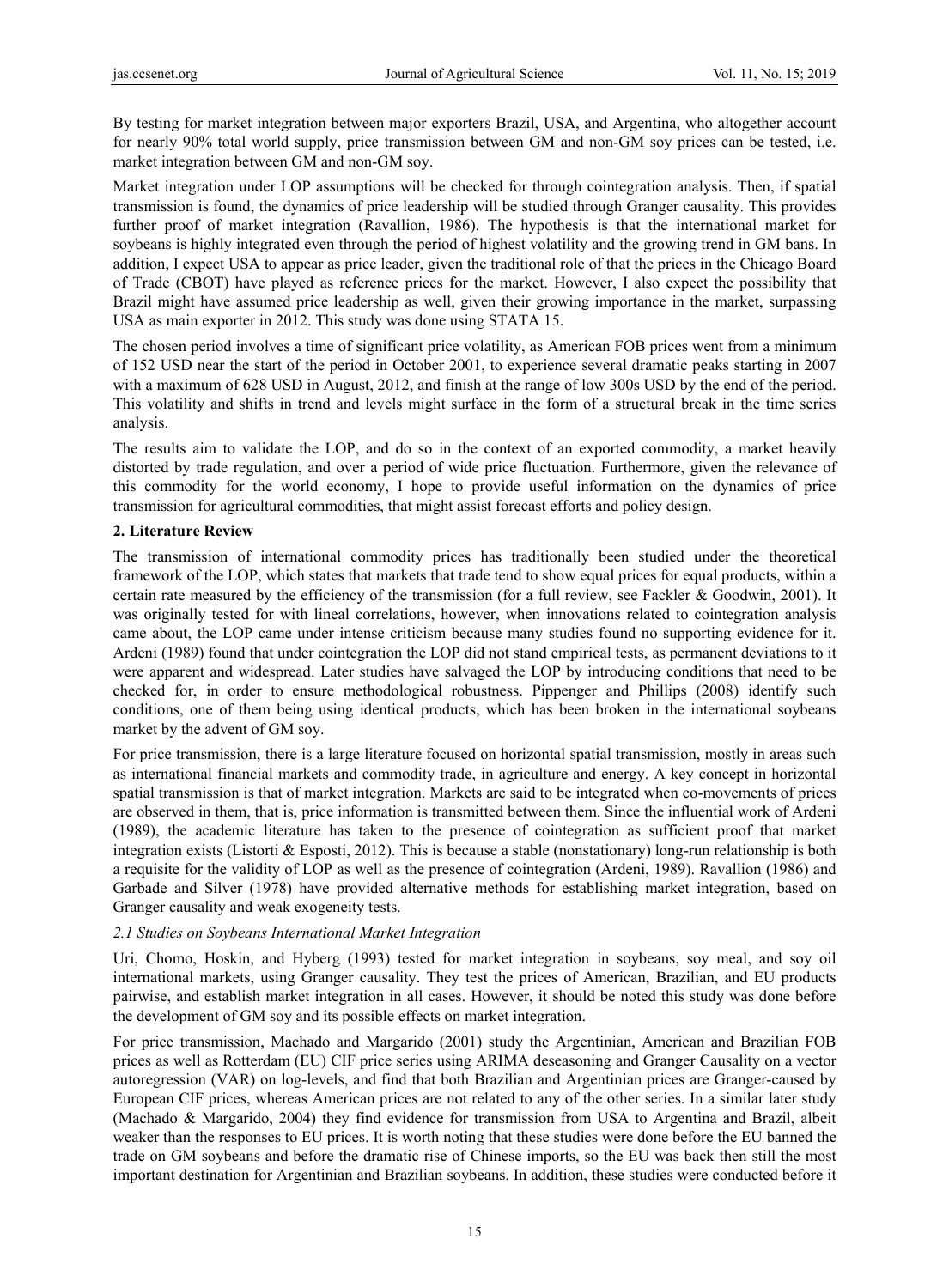was widely understood that Granger Causality is not robust to the presence of orders of integration as well as cointegration in the underlying VAR when using the true order of lags (Toda & Phillips, 1994).

Margarido, Turolla, and Bueno (2004) used cointegration, Granger Causality, and other methods to characterize the seasonal international price transmission for soybeans using Argentinian, American and Brazilian FOB prices as well as Rotterdam (EU) CIF prices. They find that shocks in American and European prices transmit to Brazilian prices, whereas Argentinians only respond to American ones, and American prices are only weakly affected by Brazilians. Overall the short-run reactions appear to be slow. They offered the absence of trade due to EU regulations on GM as the explanation for the lack of Argentinian response to EU shocks, and the seasonal symmetry between USA and Brazil as the reason behind the small reactions observed in USA to Brazilian prices.

More recent studies of price leadership have tended to focus in futures markets. Christofoletti, Silva, and Mattos (2012) studied market integration for both spot and future soybeans prices between USA, China, Brazil, and Argentina, using cointegration analysis on daily prices from 2002 to 2011, split into subperiods to control for structural breaks. Their results show that the relationship has changed over time, interestingly, both USA and Argentina are shown to no longer be integrated to the other prices during and after the food crisis. These results could indicate a rift between GM soy and non-GM soy markets.

Han, Liang, and Tang (2013) used cointegration to study price discovery between CBOT and the Dalian Commodity Exchange (DCE) in China from 2002 to 2011. They found bidirectional effects, lead by CBOT who has the greater impact. Li and Hayes (2016) studied future prices in China, USA, and Brazil, from 2005 to 2015, using non-linear cointegration and weak exogeneity, as well as sample splitting. They found instead that CBOT prices retain single leadership over the futures prices market, although there is a weakening trend in the link, and in addition it is affected by seasonal variations with Brazil adopting temporal leadership during its marketing season. Liu et al. (2015) used the generalized autoregressive conditional heteroskedasticity-generalized error distribution (GARCH-GED) model to study future prices volatility transmission between CBOT and DCE from 2006 to 2012, with sample splitting to account for the 2008 subprime crisis, and found CBOT prices no longer lead DCE future prices for non-GM soy after the break. Finally, Lee, Lin, and Liao (2013) used a cointegration representation with GARCH and sample splitting for structural breaks to study price leadership between CBOT and DCE in several commodities futures prices, including soybeans, from 2002 to 2011. For soybeans, they found CBOT leading DCE in long-run adjustments, however for short-run transmissions the opposite is true.

It can be seen that the existing literature on this subjects, except futures prices, is quite dated, for market integration preceding the development of GM soy and for price transmission being before the advent of stringent GM soy regulation and market changes in the last 15 years. Regarding price leadership in this market, the consensus among the literature reviewed is that USA is the traditional price maker, thanks to the leading role played by CBOT prices, and Brazil and Argentina are price takers.

However, the development of GM soy and the subsequent regulations on its trade, the growing role of Brazil in export trade, as well as findings on futures prices about a weakening trend in American price leadership, all prompt the need to update the study of market integration and price transmission in the international market for soybeans, with more recent data that might reflect the changing trade patterns in the last 20 years.

# **3. Data**

The price series to be compared are the spot prices of Brazil, USA, and Argentina soybeans export prices. These three exporters altogether account for close to 90% of total international supply during the chosen period. The price series start in October, 1999, and end in February, 2019, with a total of 233 observations. Their natural logarithms are taken, to provide of ease of interpretation of some of the results.

The price series used were as provided in Table 29 of the publication *Oilseeds: World Market and Trade* over many numbers (1999-2019), published by the United States Department of Agriculture (USDA). For Brazil, Brazil Paranagua FOB price is used; for USA, U.S. NO.1 Yellow Cash Central Illinois; and for Argentina, the Argentina Up River FOB. All prices are measured in US dollars.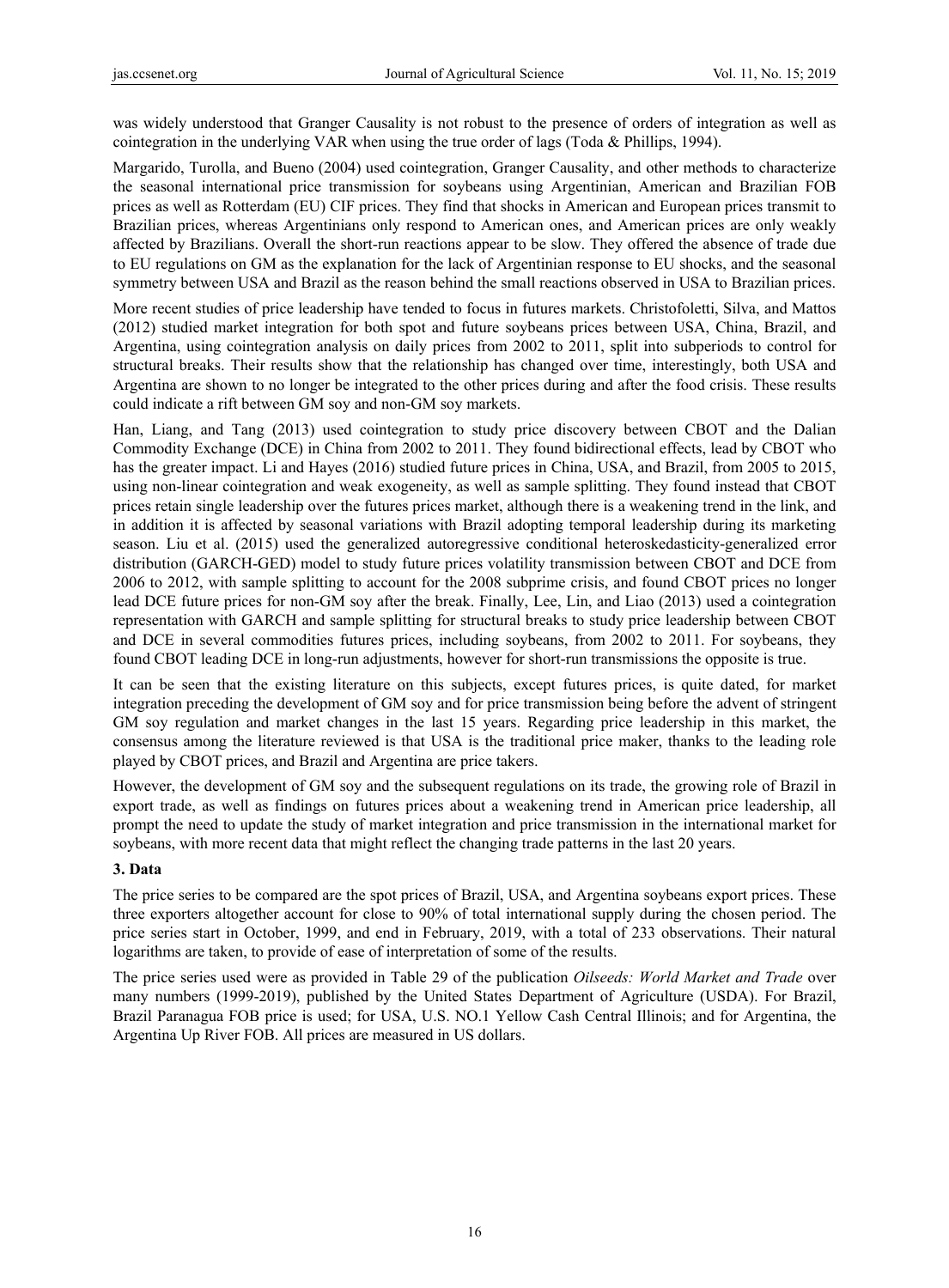

Figure 1. Argentinian, American and Brazilian FOB prices for soybeans, in USD (1999-2019)

The period 1999-2019 saw agricultural commodity prices experience great volatility, with two distinct spikes in the years 2008 and 2012, as part of a general worldwide food-items price inflation. A new development by the end of the period was the growing spread between the export prices, as a large temporary malus to the American soybeans export price appeared as a result of trade frictions with China. American prices are, on average, the cheapest of the three main exporters throughout the whole period, however, during the second semester of 2018 this spread was momentarily much more pronounced than in the rest of the period under study.

### **4. Method dology**

Market integration will be tested for using Johansen's method for cointegration. Cointegration analysis begins by testing the selected variables for unit roots using an Augmented Dickey-Fuller (ADF) test (Said & Dickey, 1984), in order to test a null hypothesis of nonstationarity against an alternative hypothesis of stationarity or trend-stationarity. This further involves a test to their first level difference in order to clarify the exact order of integration, if the first test fails to reject the null hypothesis but the test to their first differences does not, then the series is taken to be nonstationary with first level differences stationarity, that is, I(1). If the second test fails too, then the series must be an explosive process (higher than first order integration), and would require transformation.

The following step is to use the widely known Johansen procedure (Johansen, 1995) in order to sequentally test the null hypothesis of no cointegration starting from 0 and increasing until the null hypothesis is rejected, or the amount of variables is reached. If at any point before that the null hypothesis is rejected, then cointegration is validated and the amount of cointegrating vectors shown. This way, the procedure tests for both the presence and number of cointegrating vectors between the variables.

If, as expected per previous studies, the time series for the selected prices turn out to be  $I(1)$  per ADF results, and a cointegrating relationship is detected by the Johansen test, then the variables can be fitted into a Vector Error Correction Model (VECM) that follows the form:

$$
\Delta p_t = c + \Pi E C M_{t-1} + \sum_{j=1}^l \Gamma_j \Delta p_{t-j} + \varepsilon_t \tag{1}
$$

Where, *Π* and *Γ* are matrixes, and *p*, *c*, and  $\varepsilon$  are nx1 vectors, *l* is the autoregressive order such that  $l \ge 1$ , and  $\varepsilon$  residuals are assumed independently and identically distributed (iid). and  $\varepsilon$  residuals are assumed independently and identically distributed (iid).

The ECM term represents a lagged error correction term, measuring the stationary linear combination of the cointegrated variables, that reintroduces the long term dynamics that were lost by differencing the variables.

$$
ECM_{t-1} = p_{t-1} - \beta_0 - \beta_1 p_{2t-1}
$$
\n<sup>(2)</sup>

In fact, it is simply the residuals from a linear regression of the terms, however, by the properties of cointegration, it should not carry the nonstationarity of the original level variables. Its lag is set at 1 per model definition (Johansen, 199 95).

When estimating the VECM representation, coefficients for the lagged differences of the variables then provide the short-run relations between them. If the variables are in log-levels, then the significant coefficients can be read directly as elasticities. The coefficients of the error correction term, in turn, provide the long-run adjustment of the variables to equilibrium, implied by the cointegration.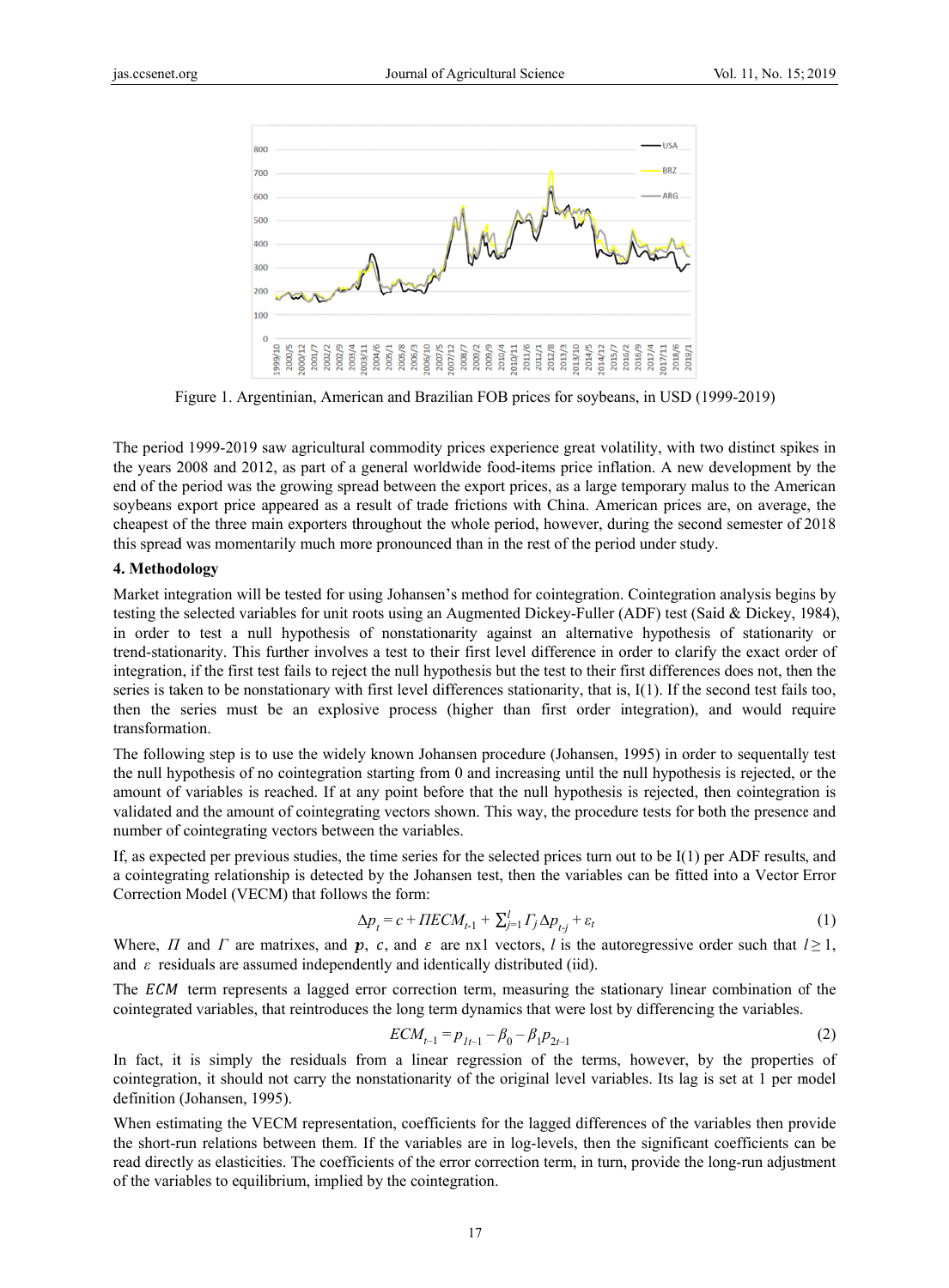The final step of the study will be running Granger Causality tests under the Toda-Yamamoto procedure (Toda & Yamamoto, 1995), to look at directionality of the horizontal price transmission and provide further proof of market integration. The null hypothesis implies that lagged coefficients for a variable do not add power to explaining the variation of another variable solely based on its own lagged value. On the other hand, rejecting the null, i.e. declaring Granger causality, means that knowing and including the lagged values of the Granger-causing variable can enhance our forecasting models for the Granger-caused variable. This is because there is a tendency for the variation on the Granger-causing variable to precede similar variation in the Granger-caused one.

In the context of this study, it is critical to note that existing literature has proven that it is best not to run Granger causality tests on coefficients obtained through a VECM model. This is because in these cases the pretesting for unit roots and cointegration causes the distribution of the test statistics not to properly converge to a chi-squared distribution under the null. As a result, estimates are unaffected but critical values are unreliable, and there is a severe increase to Type I error probabilities (Toda & Phillips, 1994; Dolado & Lütkepohl, 1996).

In order to address these issues, Toda and Yamamoto (1995) developed a method for testing Granger Causality over VAR models that may be integrated or cointegrated. It does not require pretesting for integration and cointegration, and thus bypasses the above-mentioned problems related to unit root and cointegration.

Instead, it relies on intentionally overfitting a VAR on levels model with as many extra lags as orders of integration the variables may possibly have. However, the coefficients of the extra lags are not used as part of the Wald test in the following step. The equations for Granger Causality thus remain the same. They prove that such a model provides a robust basis for Wald-testing the resulting coefficients, other than those of the extra lags which are not included in the test and assumed to be zero.

The authors realize that this method suffers from inefficiency due to the intentional overfitting in lag order, however they believe this inneficiency is preferable to the problems that arise with alternative methods. Both Zapata and Rambaldi (1997), and Clarke and Mirza (2006), when directly comparing the properties of the likelihood ratio test as used under Johansen's method, to the Toda-Yamamoto method with extra lags augmented-Walt tests, agree that the latter is far preferable to the former, unless the sample size is very small (less than 50 observations). Additionally, they prove the Toda-Yamamoto procedure is robust to a variety of situations such as stability conditions, cointegration rank, and many other forms of underlying model misspecification.

# *4.1 Identification of Structural Break*

Johansen's method suffers from very low power when faced with time series whose true underlying model have an unknown structural break in levels (constant) or regime (constant and slope) of the cointegrating vectors or the trend component, as shown by Gregory and Hansen (1996, 2009).

They propose instead three possible residuals-based tests with a null of no cointegration and an alternate hypothesis of cointegration with a single structural break point of unknown timing. These tests are multivariate generalizations of the modified ADF, Za and Zt tests (Zivot & Andrews, 1992). The purpose of the Gregory-Hansen tests is to find the break point under cointegration by repeatedly running ADF, Za or Zt tests for all points and choosing the one that minimizes the modified statistics. They provide the asymptotic distributions and critical values for up to four regressors.

However, it is worth noting that the Gregory-Hansen tests are powerful against the alternate of cointegration without a structural break as well, just like the unmodified ADF (Gregory & Hansen, 2009). If the purpose is to test for structural break under cointegration alone, then only the case where ADF fails to reject the null while Gregory-Hansen does reject it, would provide proof of the presence of a structural break. Otherwise, Gregory-Hansen does not provide conclusive proof that the true model is one of cointegration with a structural break.

If structural breaks have been identified, dummy variables will be used to control for their effects (Dawson, Sanjuan, & White, 2006; Dawson & Sanjuan, 2006).

# **5. Results and Discussion**

The ADF results for all three series shows they are all I(1) nonstationary, since the tests fail to reject the null of nonstationarity at the levels, but do reject it at the first difference.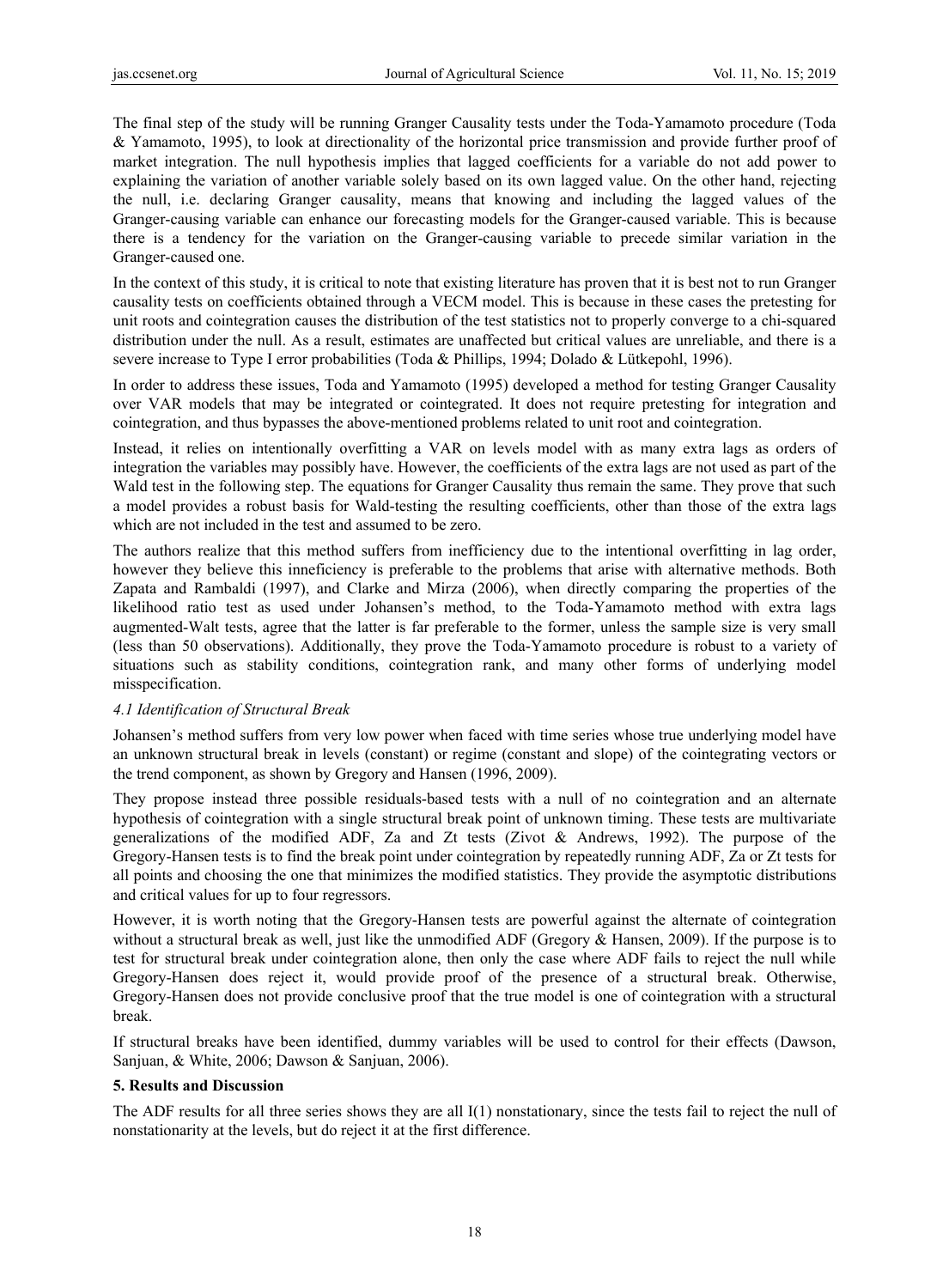| Variable    | Test Stat. | p-value   |  |
|-------------|------------|-----------|--|
| ARG         | $-1.723$   | 0.4193    |  |
| <b>AARG</b> | $-11.397$  | $0.0000*$ |  |
| <b>USA</b>  | $-1.753$   | 0.4038    |  |
| <b>AUSA</b> | $-10.279$  | $0.0000*$ |  |
| BRZ         | $-1.658$   | 0.4527    |  |
| ABRZ.       | $-11.800$  | $0.0000*$ |  |

Table 1. ADF results

*Note.* ADF results at log-levels and first differences. (\*) is for rejections of the null of unit root.

Since the variables are all  $I(1)$ , the next step is to test for cointegration, in order to decide if the better fit is a VECM or a VAR in differences. I use Gregory-Hansen tests for the null of no cointegration against a null of cointegration with a single structural break, with 2 optimal lags chosen through AIC (Akaike Information Criteria). The result of the test based on ADF was failure to reject the null of cointegration with a regime break in July, 2009. The date corresponds to a second short peak after the initial rise and drop in the 2007-2008 period.

Table 2. Gregory-Hansen modified ADF test result

|    |     | <b>Breakpoint</b> | Stat.<br>rest ' | 1% Crit.<br>Value | 5% Crit.<br>Value | $10\%$ Cr. Value |
|----|-----|-------------------|-----------------|-------------------|-------------------|------------------|
|    | ADF | 18                | $7.79*$<br>- 1  | .5 97             | 5.90              | ر ہے ۔           |
| __ |     | $\sim$ $\sim$     |                 |                   |                   |                  |

*Note.* (\*) is for rejection of the null of no cointegration.

In order to further test the break point, Johansen tests were run on two models, where one was fit with a dummy variable to account for the break and one without it, and then compare the results. Dawson, Sanjuan, and White (2006) and Dawson and Sanjuan (2006) have proven the validity of this method. The results, listed in Table 3, show that per our expectations, Johansen's procedure fails to detect cointegration without the break, whereas two cointegrating vectors were found with the break placed inside the model.

| Critical-value<br>Rank |       |            | <b>Without Break</b> |            | Including Break |  |
|------------------------|-------|------------|----------------------|------------|-----------------|--|
|                        |       | Eigenvalue | Trace                | Eigenvalue | Trace           |  |
|                        | 29.68 |            | 95.6576              |            | 96.1373         |  |
|                        | 15.41 | 0.28121    | 19.3861              | 0.28142    | 19.7953         |  |
|                        | 3.76  | 0.06431    | 4.0320               | 0.06762    | $3.6224*$       |  |
|                        |       | 0.01730    |                      | 0.01556    |                 |  |

Table 3. Johansen method results

*Note.* Johansen test for cointegration on two models, one that includes a structural break at July 2009 and one that ommits it. Both tests used 2 lags and the same sample. (\*) is for first non-rejection of the null

When including the dummy for structural break according to the results of the Gregory-Hansen test, the resulting model has two cointegrating vectors, the maximum possible in a three variable model, and this is an indication of the stability and integration of the long-run relationship between the price series, i.e. the international market of soybeans (Listorti & Esposti, 2012).

The next step of this study is to fit a VECM model to capture the short run and long run dynamics as well as provide information for the Granger Causality tests in later steps, since it reinforces the causal relationship found in those tests. The model includes two dummy variables, one for seasonal variations and one for the structural break in July, 2009, as identified by the Gregory-Hansen test.

Table 4 lists the results of the VECM model for the equation. The single relevant short run elasticities are those for lagged differences of American prices. They show a 1% increase in the American FOB price will cause a 0.33% increase in Brazilian price and a lower 0.25% increase for Argentinian prices within one month.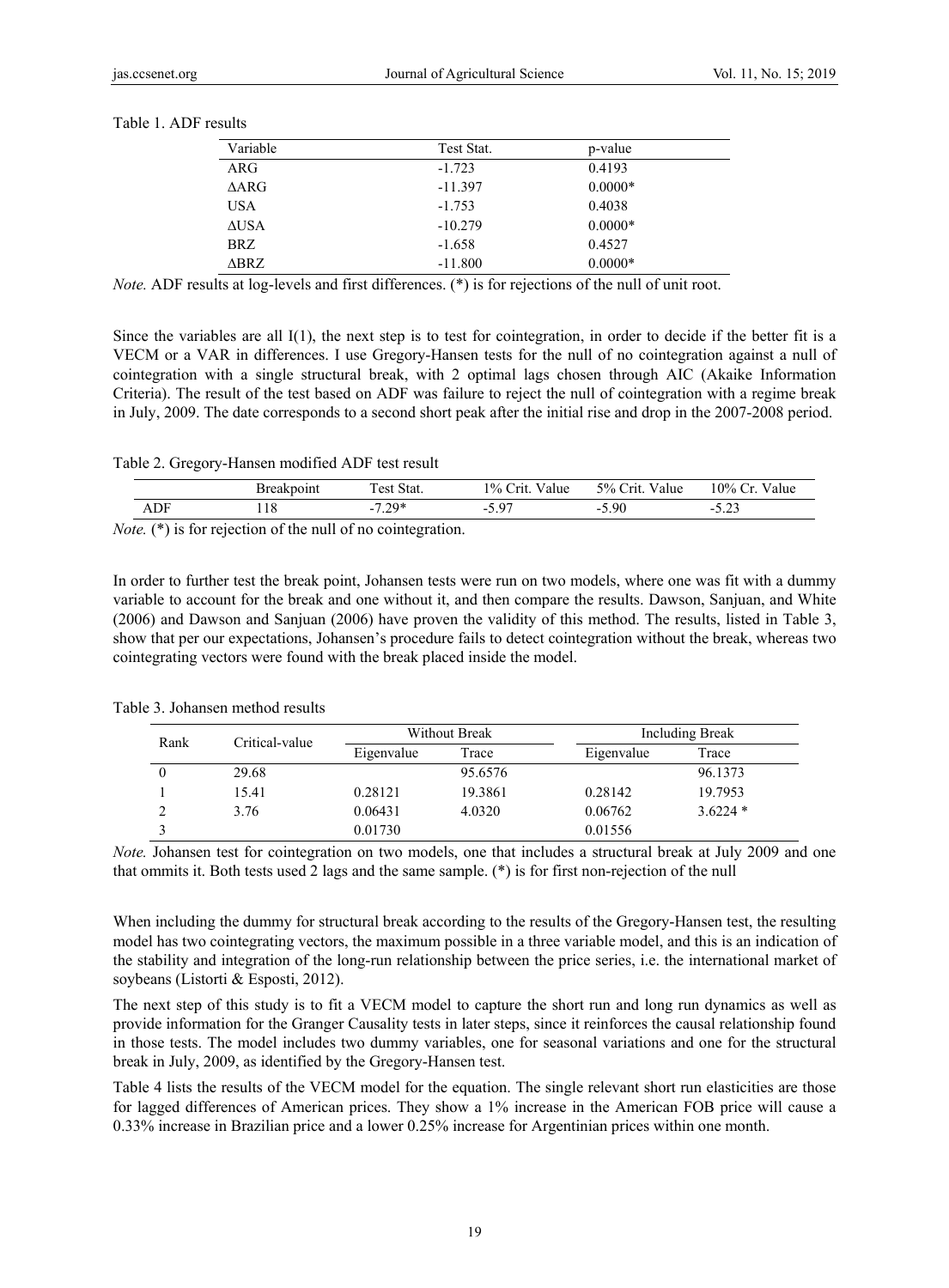| $\Delta ARGt$                          | Coef.     | Std. Error | z       | P > Z                            | 95% Confidence Interval |           |
|----------------------------------------|-----------|------------|---------|----------------------------------|-------------------------|-----------|
| ce1                                    | $-0.3088$ | 0.1105     | $-2.79$ | $0.005*$                         | $-0.5254$               | $-0.0922$ |
| ce2                                    | 0.0066    | 0.0649     | 0.10    | 0.918                            | $-0.1206$               | 0.1339    |
| $\triangle$ ARG t-1                    | 0.2430    | 0.1405     | 1.73    | 0.084                            | $-0.0324$               | 0.5185    |
| $\triangle$ USA t-1                    | 0.2531    | 0.1037     | 2.44    | $0.015*$                         | 0.0498                  | 0.4564    |
| $\triangle$ BRZ t-1                    | 0.2122    | 0.1336     | $-1.59$ | 0.112                            | $-0.4741$               | 0.0497    |
| season                                 | 0.0050    | 0.0083     | 0.60    | 0.546                            | $-0.0112$               | 0.0213    |
| break                                  | $-0.0139$ | 0.0093     | $-1.49$ | 0.137                            | $-0.0322$               | 0.0044    |
| const.                                 | 0.0009    | 0.0090     | 0.913   | 0.913                            | $-0.0166$               | 0.0186    |
| $\Delta$ USA t                         | Coef.     | Std. Error | z       | P > z                            | 95% Confidence Interval |           |
| ce1                                    | $-0.3481$ | 0.1067     | $-3.26$ | $0.001*$                         | $-0.5573$               | $-0.1389$ |
| ce2                                    | 0.1934    | 0.2040     | 0.95    | 0.343                            | $-0.2064$               | 0.5933    |
| $\triangle$ ARG t-1                    | $-0.2394$ | 0.2560     | $-1.59$ | 0.350                            | $-0.7413$               | 0.2625    |
| $\triangle$ USA t-1                    | 0.6957    | 0.1486     | 4.68    | $0.000*$                         | 0.4044                  | 0.9871    |
| $\triangle$ BRZ t-1                    | $-0.0663$ | 0.2326     | $-0.29$ | 0.775                            | $-0.5223$               | 0.3896    |
| season                                 | $-0.0047$ | 0.0137     | $-0.35$ | 0.729                            | $-0.0316$               | 0.0221    |
| break                                  | $-0.0199$ | 0.0170     | $-1.17$ | 0.240                            | $-0.0533$               | 0.0133    |
| const.                                 | 0.0064    | 0.0089     | 0.72    | 0.472                            | $-0.0111$               | 0.0240    |
| $\triangle$ BRZ t                      | Coef.     | Std. Error | z       | P > Z                            | 95% Confidence Interval |           |
| ce1                                    | $-0.2104$ | 0.0970     | $-2.17$ | $0.030*$                         | $-0.4007$               | $-0.0200$ |
| ce2                                    | $-0.2798$ | 0.1856     | $-1.51$ | 0.132                            | $-0.6437$               | 0.0839    |
| $\triangle$ ARG t-1                    | $-0.0989$ | 0.2329     | $-0.42$ | 0.671                            | $-0.5556$               | 0.3576    |
| $\triangle$ USA t-1                    | 0.3380    | 0.1352     | 2.50    | $0.012*$                         | 0.0730                  | 0.6031    |
| $\triangle$ BRZ t-1                    | $-0.0712$ | 0.2116     | $-0.34$ | 0.737                            | $-0.4861$               | 0.3436    |
| season                                 | 0.0268    | 0.0124     | 2.15    | $0.031*$                         | 0.0024                  | 0.0513    |
| break                                  | $-0.0163$ | 0.0154     | $-1.05$ | 0.292                            | $-0.0466$               | 0.0140    |
| const.                                 | $-0.0042$ | 0.0081     | $-0.52$ | 0.603                            | $-0.0202$               | 0.0117    |
| $ce1 = 0.2086 + ARG + USA - 1.038 BRZ$ |           |            |         | $ce2 = 0.5438 + USA - 1.104 BRZ$ |                         |           |

Table 4. VECM results

*Note.* VECM results for Argentinian, American, and Brazilian prices, in that order. Cointegrating equations included at the bottom. (\*) for p-values significant under 5% level of confidence.

The last step of this study is to run the Toda-Yamamoto procedure for the Granger Causality test of the cointegrated variables. AIC produced lag order 2 for the underlying VAR model, however an extra lag was required in order to address autocorrelation in the residuals, resulting in a VAR(3+1) underlying VAR model.

The results of the Granger Causality test show that both Argentina and Brazil are unidirectionally Granger-caused by United States, at 5% confidence level, per my expectations according to relevant literature. This reflects the traditional role as price maker that USA has had on the international soybeans market, with the CBOT prices acting as the reference prices for the market, as already identified by several studies (Machado  $\&$ Margarido, 2004; Margarido, Turolla, & Bueno, 2004; Li & Hayes, 2016).

An additional possible source of Granger causality is found for Argentina from Brazil, which must have surfaced in the period under study. This could be explained by the dynamics of seasonal variation (Margarido, Turolla,  $\&$ Bueno, 2007). However, that result only arises at 10% confidence level, so it is clear that despite becoming the main exporter since 2012, Brazil has not become a price leader in the market.

|  | Table 5. Granger Causality tests results |
|--|------------------------------------------|
|--|------------------------------------------|

| Variable   | Excluded      | p-value  |  |
|------------|---------------|----------|--|
| Argentina  | <b>Brazil</b> | 0.065    |  |
| Argentina  | <b>USA</b>    | $0.046*$ |  |
| Brazil     | Argentina     | 0.716    |  |
| Brazil     | <b>USA</b>    | $0.044*$ |  |
| <b>USA</b> | Argentina     | 0.421    |  |
| <b>USA</b> | <b>Brazil</b> | 0.387    |  |

*Note.* Granger Causality test results obtained through Toda-Yamamoto method. (\*) for p-values significant under 5% confidence level of confidence.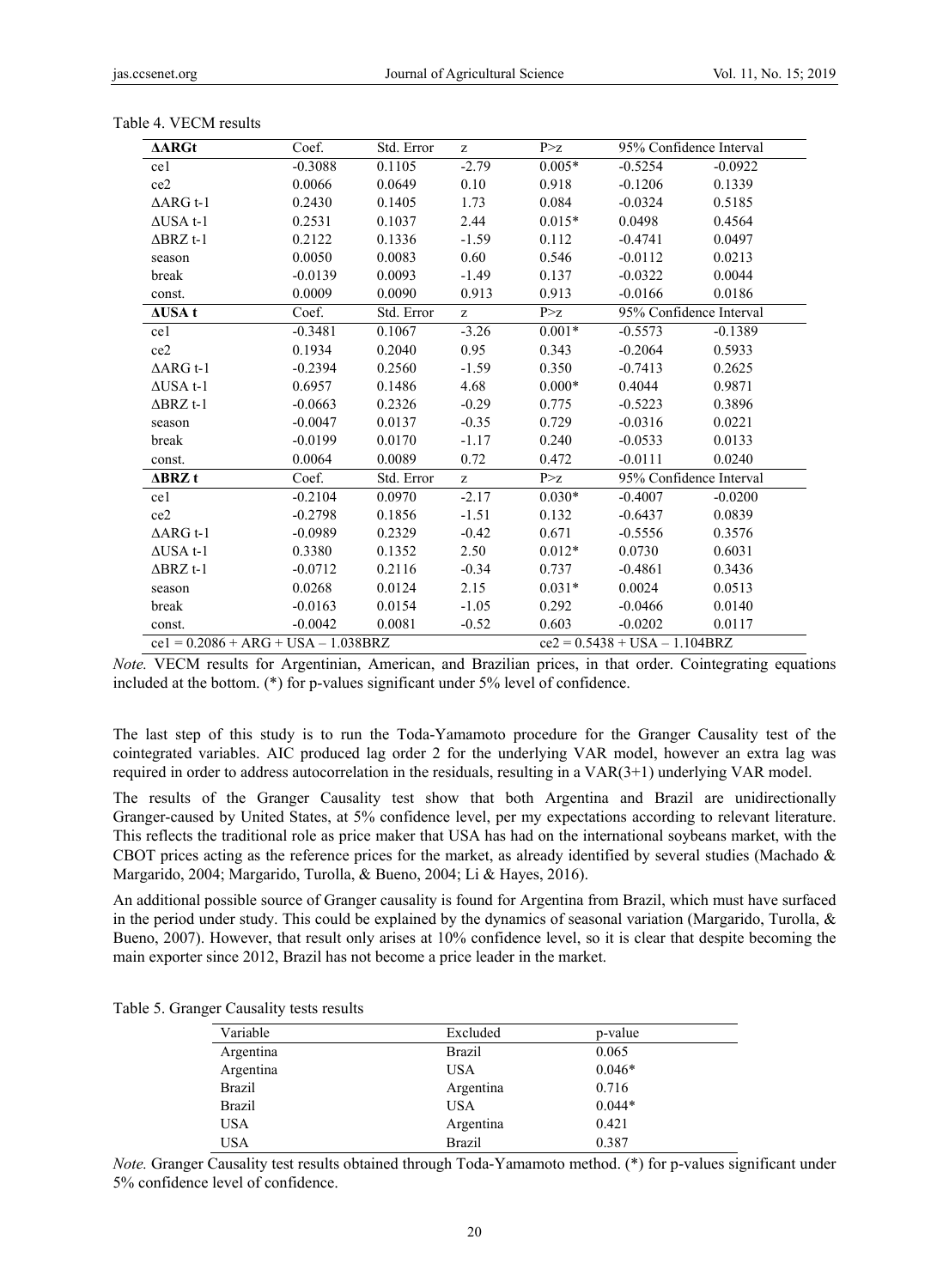#### **6. Conclusion**

This study seeks to characterize the international price transmission of exports of soybeans, in order to check for market integration between GM and non-GM soy varieties. I first used cointegration analysis which proved the international market for soybeans has been well integrated between the three major exporters Brazil, USA, and Argentina over the last two decades. This shows that GM and non-GM soy still share price information and there has not yet been a split between these two markets. This has wide implications for price forecasts and policies. It shows, for example, that market analysis and forecasts for exclusively GM soy exporters like USA and Argentina should still track developments ocurring in exclusively non-GM markets like the EU.

It also showed Argentinian and Brazilian prices are significantly affected in the short-run by American prices, with 0.33% elasticity over a one month lag for Brazil, which is higher than the 0.25% for Argentinian prices. As a result Brazilian prices are more sensitive in the short run to American price changes, than Argentinian prices are.

Then the Toda-Yamamoto procedure for Granger Causality, showed that USA has retained price leadership throughout the period. Against expectations Brazil has largely remained a price taker, despite it becoming the main exporter in 2012 by a widening advantage. It seems that despite the changes in the market in the last 20 years, CBOT prices are still the undisputed reference for traders in both GM and non-GM varieties.

From a theorical point of view, this study provides further proof on the continued validity of the Law of One Price and methodologically for the use of lineal cointegration to analyze horizontal spatial transmission and market integration in the context of international commodity markets. It also provides an example of robust econometrical analysis in controlling structural breaks under cointegration.

Further research is required on the dynamics of price leadership, in order to provide empirical proof on the reasons behind the observed results. In addition, the use of recent innovations in econometrical studies, such as threshold models that reveal arbitrage prices and assymetrical transmission, could provide further proof and insight into the results found here. Finally, applying the methodology used here to higher-frequency data samples, *i.e.* daily or weekly prices, can help improve on the robustness of results for cointegration analysis.

#### **Acknowledgements**

I thank Prof. Nie Fengying for her guidance as supervisor in The Graduate School of the Chinese Academy of Agricultural Sciences. This work was supported by the Chinese Scholarship Council.

#### **References**

- Ardeni, P. G. (1989). Does the law of one price really hold for commodity prices? *American Journal of Agricultural Economics, 71*(3), 661. https://doi.org/10.2307/1242021
- Christofoletti, M. A. M., Silva, R. M., & Mattos, F. (2012). The increasing participation of China in the world soybean market and its impact on price linkages in futures markets. *Proceedings of the NCCC-134 Conference on Applied Commodity Price Analysis, Forecasting, and Market Risk Management*. St. Louis, MO. Retrieved from https://ageconsearch.umn.edu/record/285779
- Clarke, J. A., & Mirza, S. (2006). A comparison of some common methods for detecting Granger noncausality. *Journal of Statistical Computation and Simulation, 76*(3), 207-231. https://doi.org/10.1080/1062936 0500107741
- Dawson, P. J., & Sanjuan, A. I. (2006). Structural breaks, the export enhancement program and the relationship between Canadian and US hard wheat prices. *Journal of Agricultural Economics, 57*(1), 101-116. https://doi.org/10.1111/j.1477-9552.2006.00034.x
- Dawson, P. J., Sanjuán, A. I., & White, B. (2006). Structural breaks and the relationship between barley and wheat futures prices on the London International Financial Futures Exchange. *Review of Agricultural Economics, 28*(4), 585-594. https://doi.org/10.1111/j.1467-9353.2006.00324.x
- Dolado, J. J., & Lütkepohl, H. (1996). Making wald tests work for cointegrated VAR systems. *Econometric Reviews, 15*(4), 369-386. https://doi.org/10.1080/07474939608800362
- Fackler, P. L., & Goodwin, B. K. (2001). Chapter 17 Spatial price analysis. *Handbook of Agricultural Economics*, 971-1024. https://doi.org/10.1016/S1574-0072(01)01008-8
- Garbade, K. D., & Silber, W. L. (1983). Price movements and price discovery in futures and cash markets. *The Review of Economics and Statistics, 65*(2), 289. https://doi.org/10.2307/1924495
- Gregory, A. W., & Hansen, B. E. (1996). Residual-based tests for cointegration in models with regime shifts.